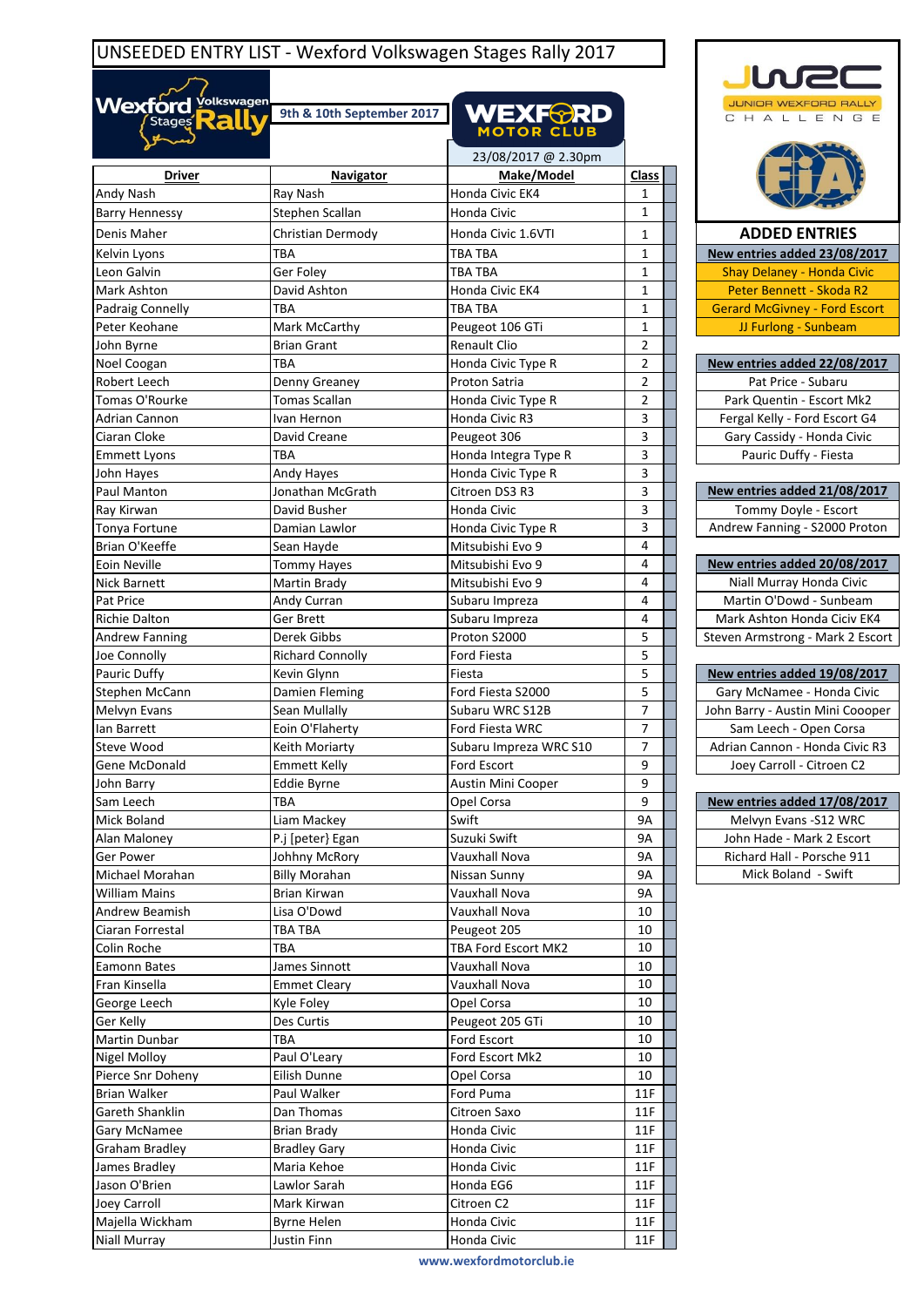| Paul Cloke               | <b>TBC</b>             | Colt                        | 11F        |
|--------------------------|------------------------|-----------------------------|------------|
| <b>Peter Bennett</b>     | <b>TBA</b>             | Skoda R2                    | 11F        |
| Philip McDonald          | <b>Shane Corcoran</b>  | Honda Civic                 | 11F        |
| <b>Shay Delaney</b>      | <b>larla McCarthy</b>  | <b>Honda Civic</b>          | 11F        |
| Tom Holton               | TBA                    | Honda Civic EK4             | 11F        |
| <b>Tommy Foley</b>       | Aarron Watters         | Honda Civic                 | 11F        |
| Andrew Leacy             | Joe O'Brien            | Toyota Corolla              | 11R        |
| Conor Moore              | Leo Tector             | Ford Escort Mk2             | 11R        |
| Joey Leacy               | Michael Leacy          | <b>Ford Escort</b>          | 11R        |
| John Pettit              | Michael Coleman        | Ford Escort Mk2             | 11R        |
| JJ Furlong               | <b>Paul Furlong</b>    | <b>Talbot Sunbeam</b>       | <b>11R</b> |
| <b>Tommy Kelly</b>       | Mark Furlong           | Ford Escort Mk2             | 11R        |
| <b>Brian Cooney</b>      | Michael Whelan         | Ford Escort Mk2             | 12         |
| Des Forrestal            | TBA                    | Ford Escort                 | 12         |
| Martin O'Dowd            | TBC                    | Sunbeam                     | 12         |
| Michael Coffey           | Gerry Ryan             | <b>Ford Escort</b>          | 12         |
| Park Quentin             | TBA                    | Ford Escort Mk2             | 12         |
| <b>Steven Armstrong</b>  | Conor Boylan           | Ford Escort Mk2             | 12         |
| <b>Adrain Evans</b>      | <b>Martin Henry</b>    | Ford Escort                 | 13         |
| <b>Aled Davies</b>       | Jason Davies           | Ford Escort Mk2             | 13         |
| Andrew McLoone           | William Kehoe          | Vauxhall Chevette HSR       | 13         |
| Barry McKenna            | TBA                    | <b>Ford Escort</b>          | 13         |
| Conor Sherry             | Ger Leech              | Peugeot 205                 | 13         |
| Darren Hamill            | Karl Egan              | <b>Ford Escort</b>          | 13         |
| <b>Emyr Davies</b>       | Gethin Sollis          | Ford Escort Mk2             | 13         |
| Fergal Kelly             | Tim Maher              | Ford Escort G4              | 13         |
| Gareth Lloyd             | David Byrne            | Ford Escort RS1800          | 13         |
| Gary Cassidy             | Paul Kelly             | Honda Civic                 | 13         |
| <b>Gerard McGivney</b>   | <b>Cieran McGorman</b> | <b>Ford Escort</b>          | 13         |
| John Gordon              | <b>Wedlock Thomas</b>  | Ford Escort                 | 13         |
| Jack Maguire             | TBA                    | Ford Escort                 | 13         |
| Jeremy Straker           | Michael Coady          | Darrian T9                  | 13         |
| Lavery Conor             | TBA TBA                | Ford Escort Mk2             | 13         |
| Llyr Jones               | Sion Jones             | Ford Escort RS Mk2          | 13         |
| Murray Shane             | TBA                    | <b>Ford Escort</b>          | 13         |
| Ross Marshall            | Dave Robson            | Ford Escort Mk2             | 13         |
| Simon May                | <b>Adrian May</b>      | Ford Escort                 | 13         |
| Warnock JT               | TBA                    | Ford Escort                 | 13         |
| William Smyth            | Darryl Smyth           | Toyota Starlet              | 13         |
| Adrian Hetherington      | Gary Nolan             | Ford Escort Mk2             | 14         |
| <b>Anthony Masterson</b> | <b>Tommy Clinton</b>   | Ford Escort                 | 14         |
| Tom Barber               | Jamie Barber           | <b>BMW M3 Compact</b>       | 14         |
| Chris Sinclair-james     | Shane Farrell          | <b>Ford Escort</b>          | 14         |
| David Condell            | TBC                    | <b>Ford Escort</b>          | 14         |
| Gary Kiernan             | Ryan Moore             | Ford Escort                 | 14         |
| James Pettit             | Sean Bruton            | <b>BMW 3 Series Compact</b> | 14         |
| Kyle McGettigan          | Dale McGettigan        | Ford Escort Mk2             | 14         |
| Liam Howlett             | John McGrath           | Ford Escort                 | 14         |
| Patrick McHugh           | Pauric O'Donnell       | Ford Escort Mk2             | 14         |
| Richard Cleary           | Niamh Holland          | Ford Escort                 | 14         |
| <b>Richard Moore</b>     | Brian Halligan         | Ford Escort Mk2             | 14         |
| Robert Jones             | Gary Kinghorn          | Ford Escort Mk2             | 14         |
| Tommy Doyle              | Liam Moynihan          | Ford Escort Mk2             | 14         |
| <b>Wayne Evans</b>       | John Smithwick         | Ford Escort                 | 14         |
| <b>Wesley Patterson</b>  | Johnny Baird           | Ford Escort RS Mk2          | 14         |
| John Hade                | Sharon Nolan           | Ford Escort RS2000          | 14         |
| <b>Cillian Doherty</b>   | <b>Tommy Cuddihy</b>   | Honda Civic 1.6VTI          | 16         |
| Dario Tempesta           | Lisa Knox              | Honda Civic                 | 16         |
| Gary Hade                | Simbarr Halligan       | <b>TBA TBA</b>              | 16         |
| Michael O'Mara           | Denise Rowan           | <b>Honda Civic</b>          | 16         |
| David Doyle              | <b>Adam Darcy</b>      | Honda Civic                 | 16A        |
| <b>Eamonn McCarthy</b>   | Eric Calnan            | Honda Civic                 | 16A        |
| <b>Greg Tennyson</b>     | <b>Steven Mackey</b>   | Honda Civic                 | 16A        |
| James Boland             | David Manley           | Ford Fiesta                 | 16A        |
| John Boland              | Downey Gavin           | Ford Escort Mk2             | 16A        |
| Killian O'Sullivan       | Conal O'Sullivan       | Honda Civic                 | 16A        |

**www.wexfordmotorclub.ie**